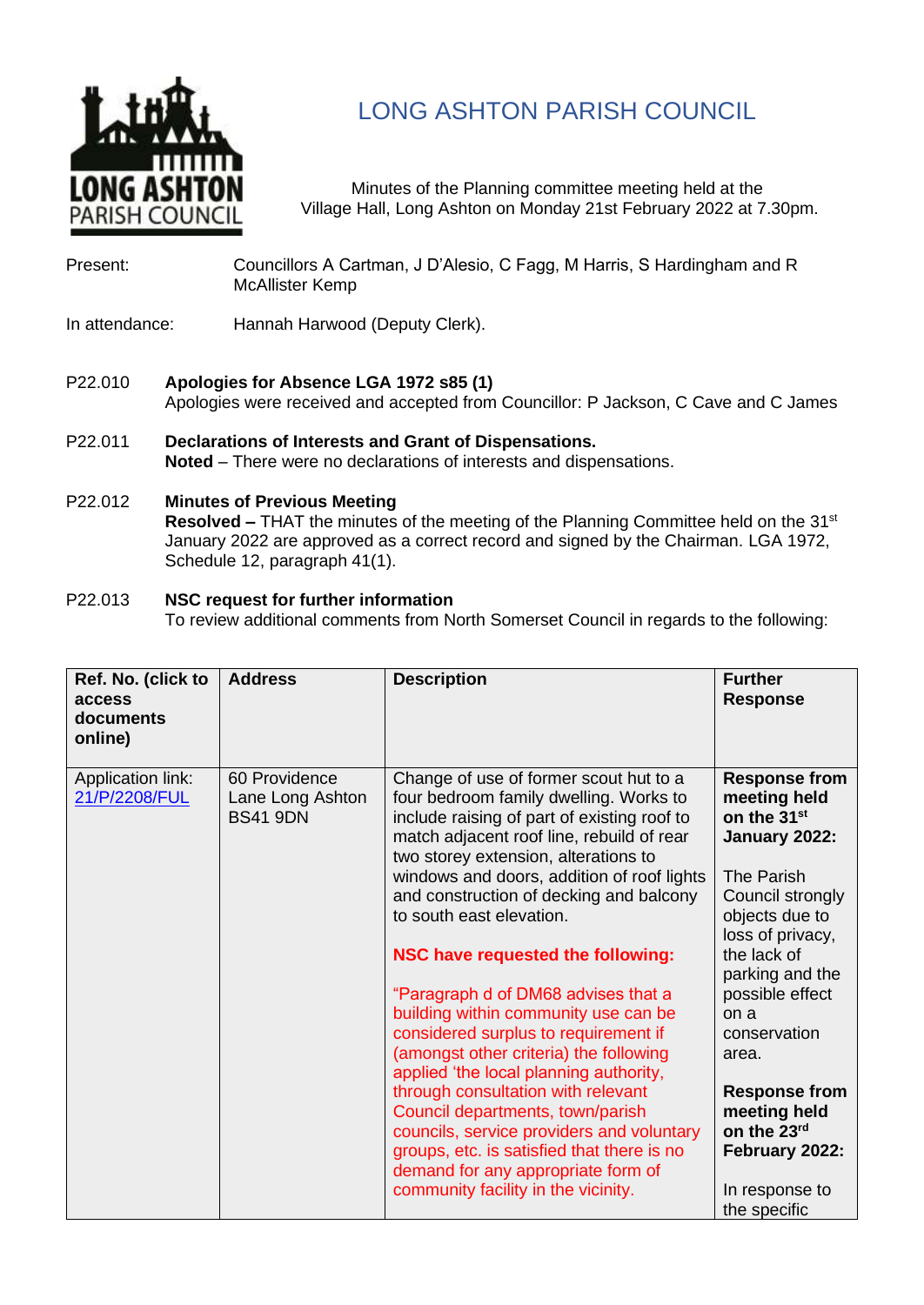|  | So, we were hoping the PC could<br>advise on need for community assets<br>in the local area?" | question "could<br>the Parish<br>Council advise<br>on the need for<br>community<br>assests in the<br>local area?".<br>The Councils<br>response is as<br>follows:<br>As consent has<br>already been<br>granted for an<br>alternative scout<br>hut in the<br>village, we<br>consider the<br>need for<br>community<br>assets to be<br>satisfied. |
|--|-----------------------------------------------------------------------------------------------|-----------------------------------------------------------------------------------------------------------------------------------------------------------------------------------------------------------------------------------------------------------------------------------------------------------------------------------------------|
|  |                                                                                               |                                                                                                                                                                                                                                                                                                                                               |

# P22.014 **Planning Applications**

To consider the applications below:

| Ref. No. (click<br>to access<br>documents<br>online) | <b>Address</b>                                                                        | <b>Description</b>                                                                                                                                                                                    | <b>Target</b><br><b>Date</b> | <b>Response</b>                                                                                                                                                                                                                                                                                                                                                                                                                  |
|------------------------------------------------------|---------------------------------------------------------------------------------------|-------------------------------------------------------------------------------------------------------------------------------------------------------------------------------------------------------|------------------------------|----------------------------------------------------------------------------------------------------------------------------------------------------------------------------------------------------------------------------------------------------------------------------------------------------------------------------------------------------------------------------------------------------------------------------------|
| Application link:<br>21/P/3484/TPO                   | <b>Street</b><br>Record<br>Rownham<br>Hill<br>Leigh Woods<br><b>North</b><br>Somerset | T1 - Oak - Reduce tree to<br>lower crown forming as part of<br>natural retrenchment process.<br>Ash Groups - Various ash<br>trees within groups - Ash tree<br>removal due to ash dieback.             | 17<br>March<br>2022          | The Council has no<br>objection to this<br>application.                                                                                                                                                                                                                                                                                                                                                                          |
| Application link:<br>22/P/0086/FUL                   | 43 Weston<br>Road<br>Long Ashton<br><b>North</b><br>Somerset<br><b>BS41 9AA</b>       | Proposed change of use from<br>retail shop (Class E) to a single<br>residential dwelling (Class C3)<br>and associated external works<br>to include the erection of a<br>single storey rear extension. | 21<br>March<br>2022          | The Council strongly<br>opposes this<br>application. The Long<br>Ashton neighborhood<br>development plan<br>(PLE1) states that this<br>area of shops should<br>be protected. The<br>reasons for objection<br>include:<br>That no documentary<br>evidence has been<br>received to show that<br>the current use is no<br>longer viable or that<br>alternative business<br>uses have been<br>considered and<br>adequately marketed. |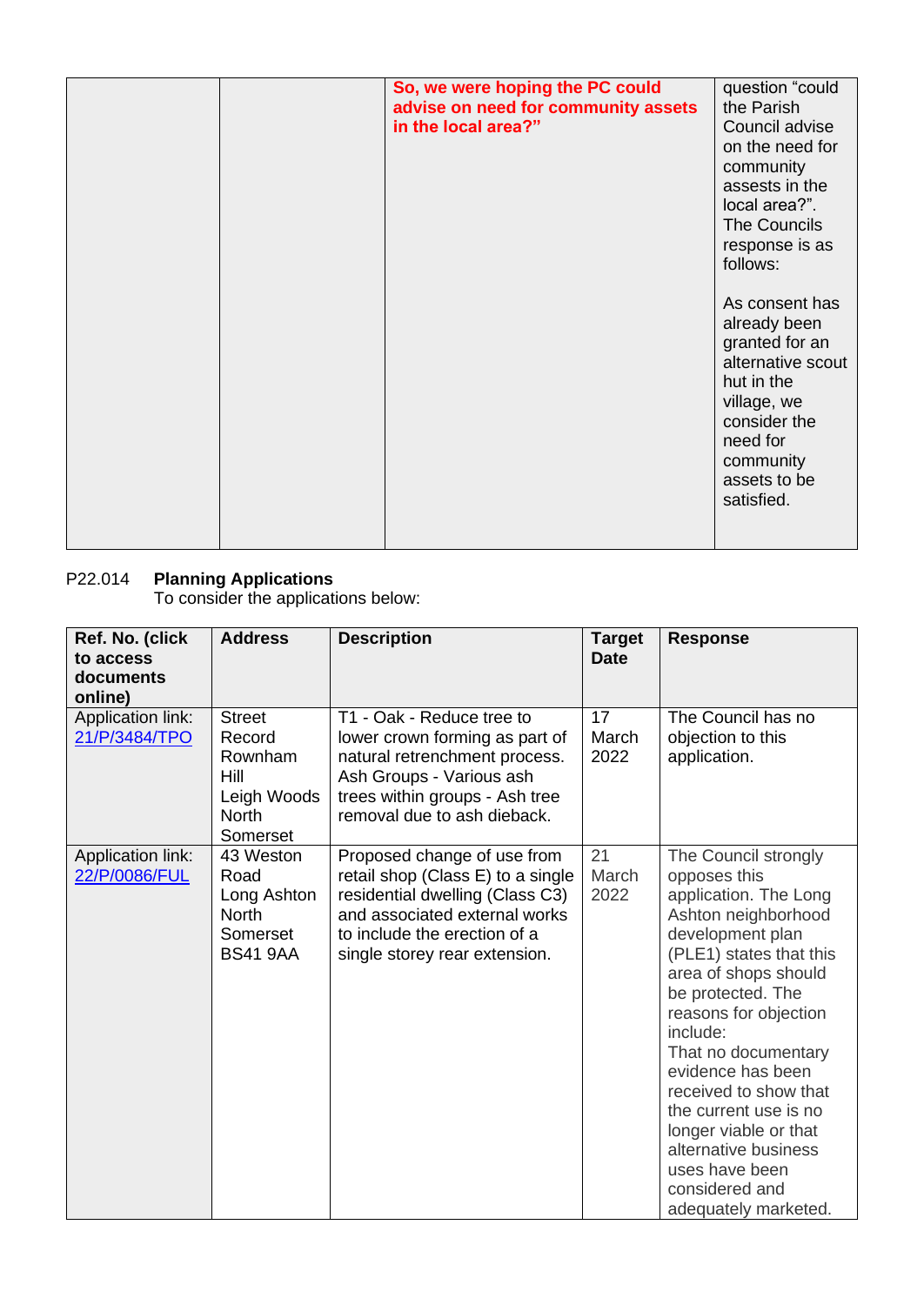|                                    |                                                                                      |                                                                                                                                                                                                                                                                                                                                                                                                                                                                                                                                                                                                                                                                                                                                                                              |                     | If the application was<br>successful, there would<br>not be adequate retail<br>provision for the area.<br>This also goes against<br><b>North Somerset CS21</b><br>core strategy policy. |
|------------------------------------|--------------------------------------------------------------------------------------|------------------------------------------------------------------------------------------------------------------------------------------------------------------------------------------------------------------------------------------------------------------------------------------------------------------------------------------------------------------------------------------------------------------------------------------------------------------------------------------------------------------------------------------------------------------------------------------------------------------------------------------------------------------------------------------------------------------------------------------------------------------------------|---------------------|-----------------------------------------------------------------------------------------------------------------------------------------------------------------------------------------|
| Application link:<br>22/P/0102/MMA | Rosemont<br><b>Church Road</b><br>Leigh Woods<br><b>North</b><br>Somerset<br>BS8 3PG | Minor material amendment to<br>permission to permission<br>21/P/1779/MMA (Minor<br>material amendment to<br>permission 20/P/1435/FUH<br>(Demolition of rear extensions,<br>conservatory and garage, and<br>replacement with a two-storey<br>rear extension with basement<br>and associated external<br>alterations. Conversion of loft<br>into living accommodation with<br>the addition of 2no. dormer<br>windows and 2no. rooflights.<br>New vehicular access from<br>Church Road and blocking of<br>existing entrances with<br>matching stone. Erection of a<br>car port) to create a lightwell to<br>basement with the erection of<br>railings and revised<br>fenestration to the ground<br>floor; and the erection of 2no.<br>dormer windows to North East<br>elevation | 14<br>March<br>2022 | The Council has no<br>objection to this<br>application.                                                                                                                                 |
| Application link:<br>22/P/0125/TPO | Foye House<br><b>Bridge Road</b><br>Leigh Woods<br><b>BS8 3PE</b>                    | T1 - Ash - Fell due ash<br>dieback.                                                                                                                                                                                                                                                                                                                                                                                                                                                                                                                                                                                                                                                                                                                                          | 17<br>March<br>2022 | The Council has no<br>objection to this<br>application.                                                                                                                                 |
| Application link:<br>22/P/0175/AOC | Springhill<br><b>Bridge Road</b><br>Leigh Woods<br><b>Bristol</b><br>BS8 3PB         | Request to discharge condition<br>number 4 (type of rooflights)<br>on application 21/P/0555/FUH                                                                                                                                                                                                                                                                                                                                                                                                                                                                                                                                                                                                                                                                              | 21<br>March<br>2022 | The Council has no<br>objection to this<br>application.                                                                                                                                 |
| Application link:<br>22/P/0209/LDP | 9 Copford<br>Lane<br>Long Ashton<br><b>North</b><br>Somerset<br><b>BS41 9NF</b>      | <b>Certificate of Lawful</b><br>Development for the proposed<br>conversion of the existing<br>internal garage area into<br>habitable accommodation.                                                                                                                                                                                                                                                                                                                                                                                                                                                                                                                                                                                                                          | 25<br>March<br>2022 | The Council has no<br>objection to this<br>application.                                                                                                                                 |